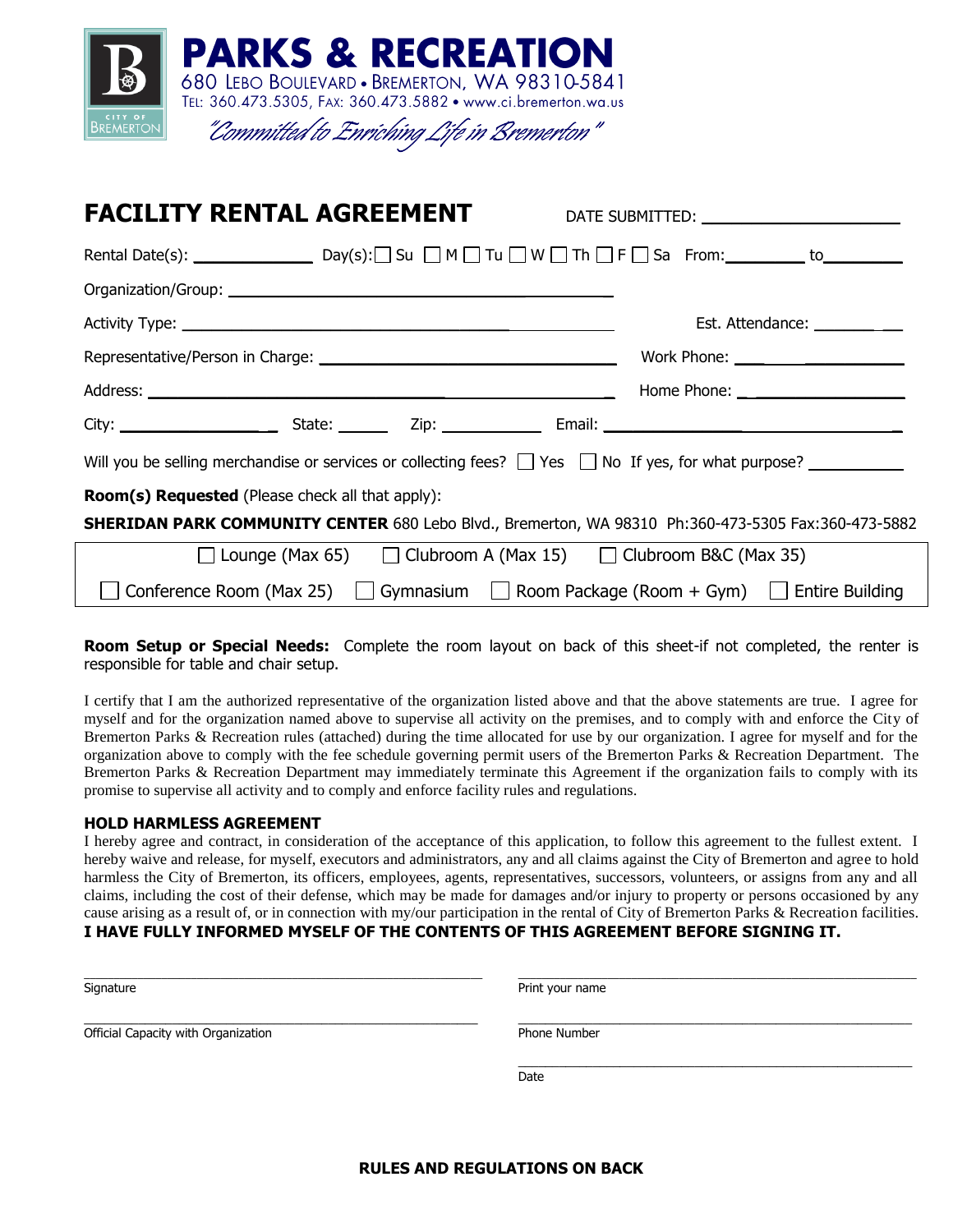## **In the event that the building is not open for your event, please call 9-1-1; state that this is NOT an emergency, and request to contact the Parks & Recreation Dept/Maintenance Manager or his/her designee.**

**Diagram of preferred layout with tables and number of chairs indicated. If not completed, the renter is responsible for table and chair setup.**

## **SPECIAL NEEDS FOR EQUIPMENT OR SERVICES:**\_\_\_\_\_\_\_\_\_\_\_\_\_\_\_\_\_\_\_\_\_\_\_\_\_\_\_\_\_\_\_\_\_\_\_\_\_\_\_\_\_\_\_\_\_\_\_\_\_\_\_

#### **FOR OFFICE USE ONLY**

|                   |                                                                  |  |                | Date: $\angle$ / / |  |                          |
|-------------------|------------------------------------------------------------------|--|----------------|--------------------|--|--------------------------|
|                   | Fee: \$_________________ □ Cash □ Check#__________ □ Credit Card |  | Receipt # $\_$ |                    |  |                          |
|                   |                                                                  |  |                |                    |  |                          |
| Deposit: \$100.00 | $\Box$ Cash $\Box$ Check# $\Box$ Credit Card                     |  | Receipt # $\_$ |                    |  |                          |
|                   |                                                                  |  |                |                    |  |                          |
|                   |                                                                  |  |                |                    |  | Date $\_\_\_\_\_\_\_\_\$ |